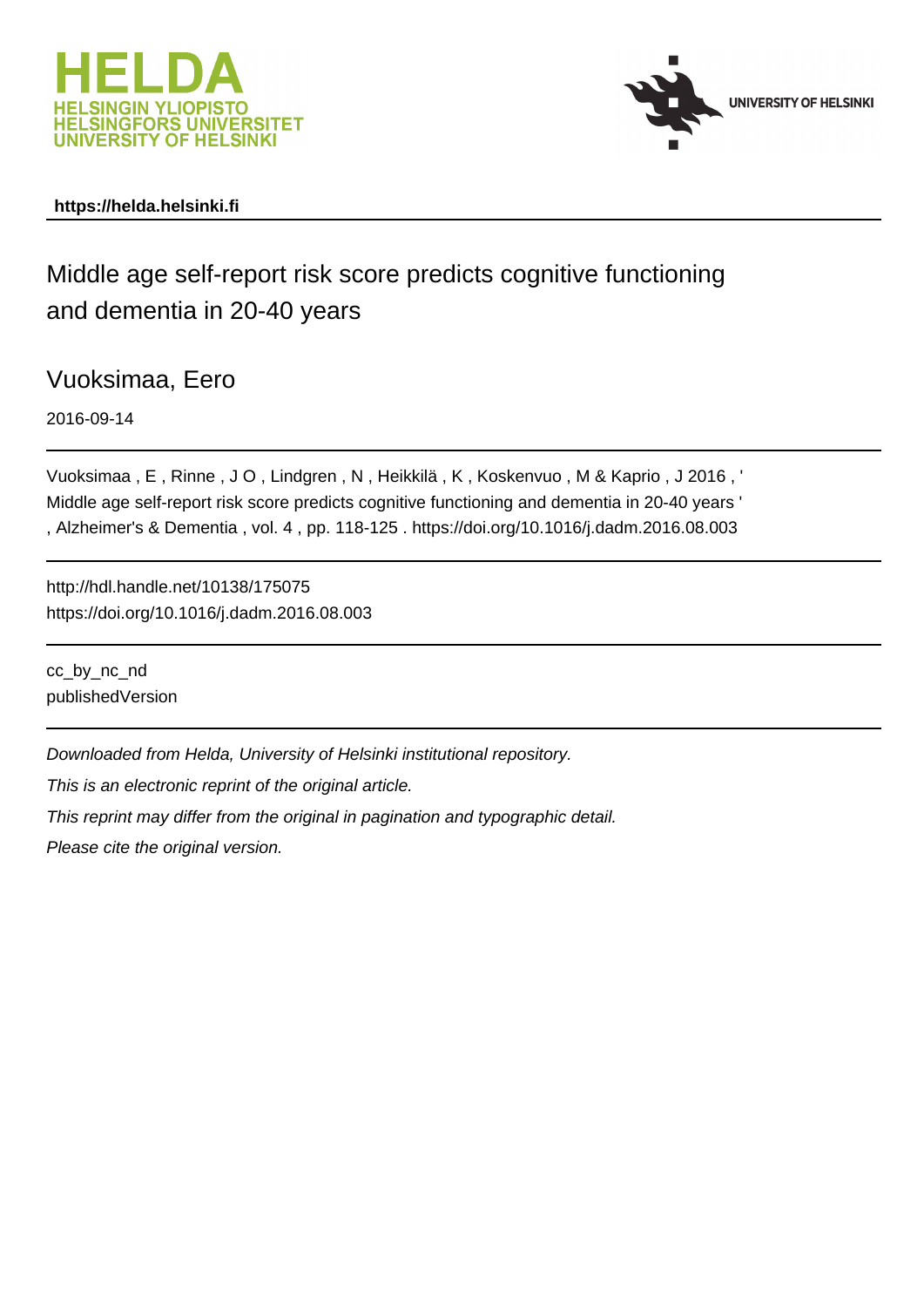



[Alzheimer's & Dementia: Diagnosis, Assessment & Disease Monitoring 4 \(2016\) 118-125](http://dx.doi.org/10.1016/j.dadm.2016.08.003)

Cognitive & Behavioral Assessment

# Middle age self-report risk score predicts cognitive functioning and dementia in 20–40 years

Eero Vuoksimaa<sup>a,b,\*</sup>, Juha O. Rinne<sup>c,d</sup>, Noora Lindgren<sup>c,e</sup>, Kauko Heikkilä<sup>a</sup>, Markku Koskenvuo<sup>b</sup>, Jaakko Kaprio<sup>a,b</sup>

> a<br>Institute for Molecular Medicine Finland, University of Helsinki, Helsinki, Finland <sup>b</sup>Clinicum, Department of Public Health, University of Helsinki, Helsinki, Finland <sup>c</sup>Turku PET Centre, University of Turku, Turku University Hospital, Turku, Finland <sup>d</sup>Division of Clinical Neurosciences, Turku University Hospital, Turku, Finland e Drug Research Doctoral Program, University of Turku, Turku, Finland

Abstract Introduction: On the basis of the proxy measures of cognitive reserve, we created a middle age selfreport risk score for early prediction of dementia.

> Methods: We used a longitudinal population-based study of 2602 individuals with a replication sample  $(N = 1011)$ . Risk score at a mean age of 47 years was based on questions on educational and occupational attainments. Cognitive status at a mean age of 74 was determined via two validated telephone instruments.

> Results: The prevalence of dementia was 10% after a mean follow-up of 28 years. Risk score was a good predictor of dementia: area under the curve  $= 0.77$  (95% confidence interval, 0.74–0.80). The risk of dementia decreased as a function of risk score from 36% to 0%. The risk score was significantly associated with cognition after a mean follow-up of 39 years in the replication sample. Discussion: Self-report risk score predicted cognitive functioning and dementia risk 20–40 years later. 2016 The Authors. Published by Elsevier Inc. on behalf of the Alzheimer's Association. This is an open access article under the CC BY-NC-ND license ([http://creativecommons.org/licenses/by-nc-nd/](http://creativecommons.org/licenses/by-nc-nd/4.0/) [4.0/](http://creativecommons.org/licenses/by-nc-nd/4.0/)).

Keywords: Education; Early identification; Cognitive reserve; Dementia; Middle age; Occupation; Risk score; Twins

#### 1. Introduction

Alzheimer's disease (AD) that accounts for about 60%–70% of aging-related dementias is typically diagnosed after the age of 65 years but the disease process may start even decades before the diagnosis [1]. Because there is no medication to stop or reverse the AD progress, there is a need for early identification of individuals at highest dementia risk. Here, risk scores consisting of multiple risk factors can be of great utility, as no individual factor predicts the disease.

Numerous studies have provided models for predicting dementia [2,3], but only eight longitudinal studies have created a risk score for prediction of dementia [4–11]. Two of the risk scores have been created for those with type 2 diabetes [10,11], two risk scores were aimed to predict dementia in primary care patients [7,9], and four risk scores were created using population- or community-based samples [4–6,8]. Seven of the eight risk scores were created on samples aged  $>60$  years. Furthermore, many of the risk scores used measures that require in-person

#### <http://dx.doi.org/10.1016/j.dadm.2016.08.003>

2352-8729/  $\odot$  2016 The Authors. Published by Elsevier Inc. on behalf of the Alzheimer's Association. This is an open access article under the CC BY-NC-ND license ([http://creativecommons.org/licenses/by-nc-nd/4.0/\)](http://creativecommons.org/licenses/by-nc-nd/4.0/).

Funding: This study was supported by the Academy of Finland Center of Excellence in Complex Disease Genetics (213506, 129680), the Academy of Finland (265240, 263278 [J.K.], 257075 [E.V.]), Juho Vainio Foundation (E.V.), and Sigrid Juselius Foundation (J.O.R.). The funders had no role in study design, data collection, data analysis, data interpretation, or in writing of the report.

Author Contributions: J.O.R., M.K., and J.K. contributed to the conception and design of the study protocol. E.V. designed the research questions, performed the literature research, analyzed the data, and drafted the manuscript. J.O.R., N.L., K.H., M.K., and J.K. contributed to data collection and revising the manuscript.

Conflicts of interest: The authors have no conflicts of interest.

<sup>\*</sup>Corresponding author. Tel.: 1358 294127586; Fax: +358 2941 25737. E-mail address: [eero.vuoksimaa@helsinki.fi](mailto:eero.vuoksimaa@helsinki.fi)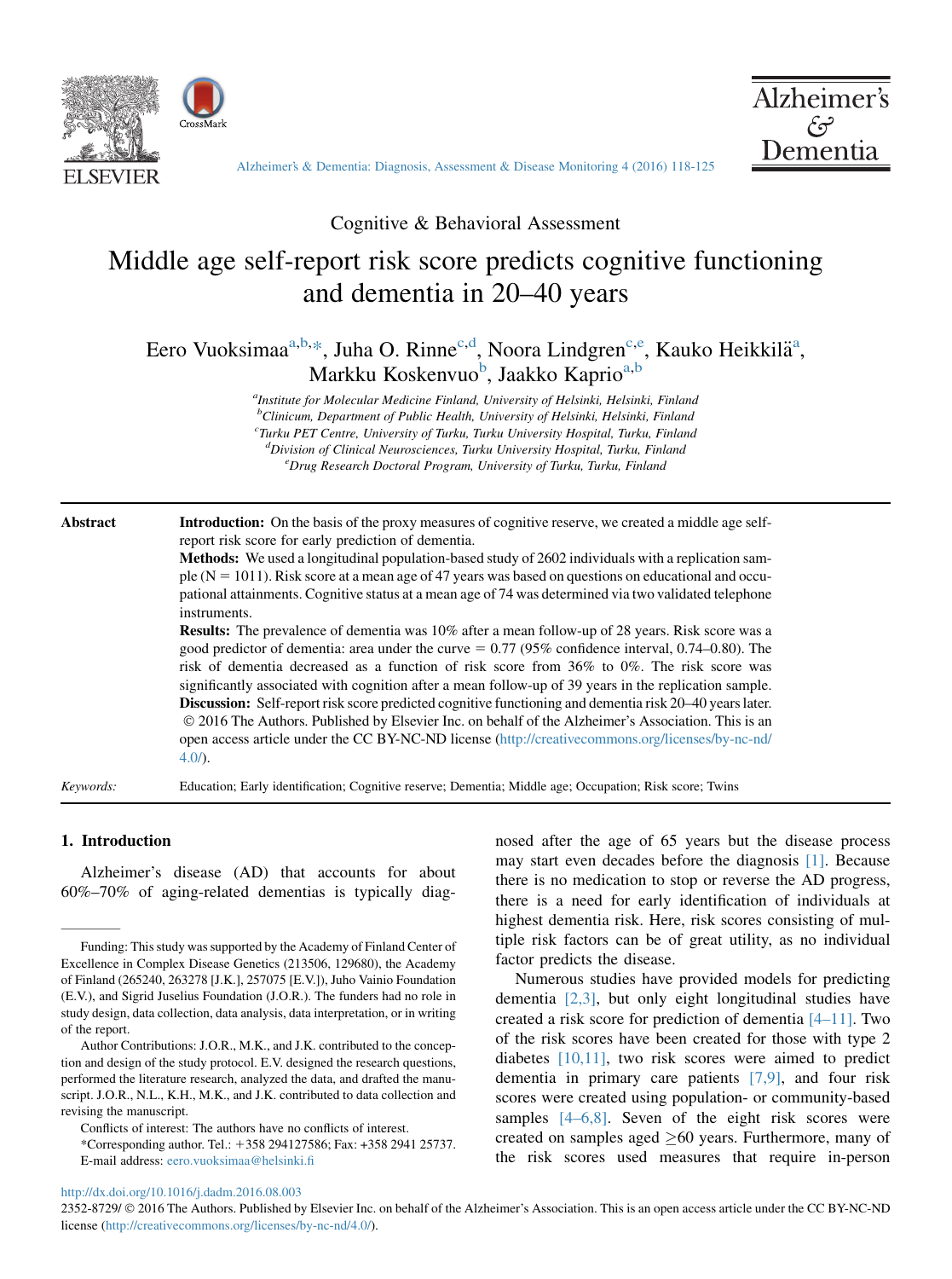attendance with a health care provider such as lipid levels, neuropsychological testing, or brain imaging.

Use of middle age risk scores are common in the context of cardiovascular disease [12], but considering dementia prediction, only one risk score, namely, cardiovascular risk factors, aging, and dementia (CAIDE), was based on middle age measures, but again in-laboratory measures were included [5]. One risk score was based solely on selfreport measures [8], but the baseline information was acquired in old age, so it may not be optimal for early identification as risk factor levels may change during the preclinical phases of the disease.

In addition to risk scores of dementia, cardiovascular risk scores have also been used to predict cognitive status in old age [13]. Cardiovascular risk scores in middle age are significant predictors of old age cognitive functioning and change, AD, and all-cause dementia [2,14]. In line with this, dementia risk scores have demonstrated the predictive utility of cardiovascular factors in detecting individuals at highest risk for dementia [5,13,15].

All previous risk scores have included the educational level as a risk factor, and consistent observations suggest education as a strong contributor to the total risk score with age being the most robust component. However, studies have not always rigorously tested the contribution of other risk factors along with the effects of age and education. Importantly, no predictive score has been based on only protective factors of educational and occupational attainment: factors that are considered as components of cognitive reserve (CR).

CR hypothesis states that those with higher levels of reserve can tolerate aging-related pathology and risk factors better and develop dementias later than those with lower levels of reserve [16]. The level of CR is commonly operationalized by measures that are related to individuals' premorbid general cognitive ability [17]. Proxy measures of CR, such as educational and occupational attainment, are associated with decreased risk of dementia [18,19]. To date, no middle age risk scores in longitudinal design have been based solely on proxy measures of CR. We aimed to develop a middle age self-report risk score that predicts the risk of dementia for more than a period of 20–40 years by using indicators of CR.

### 2. Methods

#### 2.1. Study design and participants

The participants of our study were all Finnish twins from same-sex pairs born before 1958 who were enrolled in the longitudinal population-based Finnish Twin Cohort (FTC) study with a participation rate of about 90% at the baseline data collection in 1975. FTC study design and data collection are described in detail elsewhere [20].

The creation of the risk score was based on a discovery set of FTC participants. In 1999–2007, all twins who were aged  $\geq 65$  years (born before 1938) were invited to participate in a telephone interview for a screening of dementia (participation rate of 70%). Two validated instruments were used: a telephone assessment for dementia (TELE) [21] and the telephone interview for cognitive status (TICS) [22]. Telephone interview protocol and a validation of the Finnish versions of the instruments are described in detail elsewhere [23,24]. For the current analysis, the risk score was validated in a sample of 1086 individuals with TELE and TICS data from the ongoing data collection (started in 2014) from cohorts 1938–1944 (participation rate of  $64\%$ ).

Answering and returning completed questionnaire was considered as consent in postal questionnaire data collection in 1975; the study was approved by the National Board of Health. During the course of the cohort study, participants were repeatedly informed about the study, and that they may withdraw from it whenever they wish. Written informed consent was obtained from all participants of the telephone interview protocol. Ethical committee of Hospital District of Southwest Finland had approved the protocol for telephone interview.

#### 2.2. Procedures

The questionnaire in 1975 included questions on educational and occupational attainment. Education was categorized into five groups: (1)  $\leq$ 3 years, (2) 4–6 years, (3) 7–9 years, (4) 10–11 years, and (5)  $\geq$  12 years. Four workrelated questions included self-reported occupational status and information on the working environment of current or previous (if not working at the moment) position. Working status was categorized in three groups: (1) not working (because of old age/disability pension or unemployment), (2) homemaker, or (3) working or studying. Working environment was defined with three questions. One question asked was if the work was (1) very monotonous, (2) somewhat monotonous/somewhat variable, or (3) very variable. Physical working environment was categorized as (1) working mainly outdoors/both indoors and outdoors or (2) working indoors. Work-related nonphysical versus physical activity was categorized into four categories: (1) heavy manual labor, (2) manual labor (requiring lifting in addition to standing and walking), (3) light manual labor (requiring standing and walking but no other manual labor), and (4) nonmanual labor (mainly sitting). Age at the time of 1975 postal questionnaire was categorized into  $\leq$ 39, 40–46, 47–53, 54–59,  $\geq 60$  years. The *APOE* status ( $\varepsilon$ 4 carriers vs. ε4 non-carriers) was determined by genotyping of two single-nucleotide polymorphisms from DNA samples collected at follow-up (rs429358 and rs7412) [25]. Cardiovascular disease status was based on International Classification of Diseases 9 rubric codes 390–399 and 410–449 acquired from hospital discharge registry records and use of fully reimbursable medications for these causes until year 2004.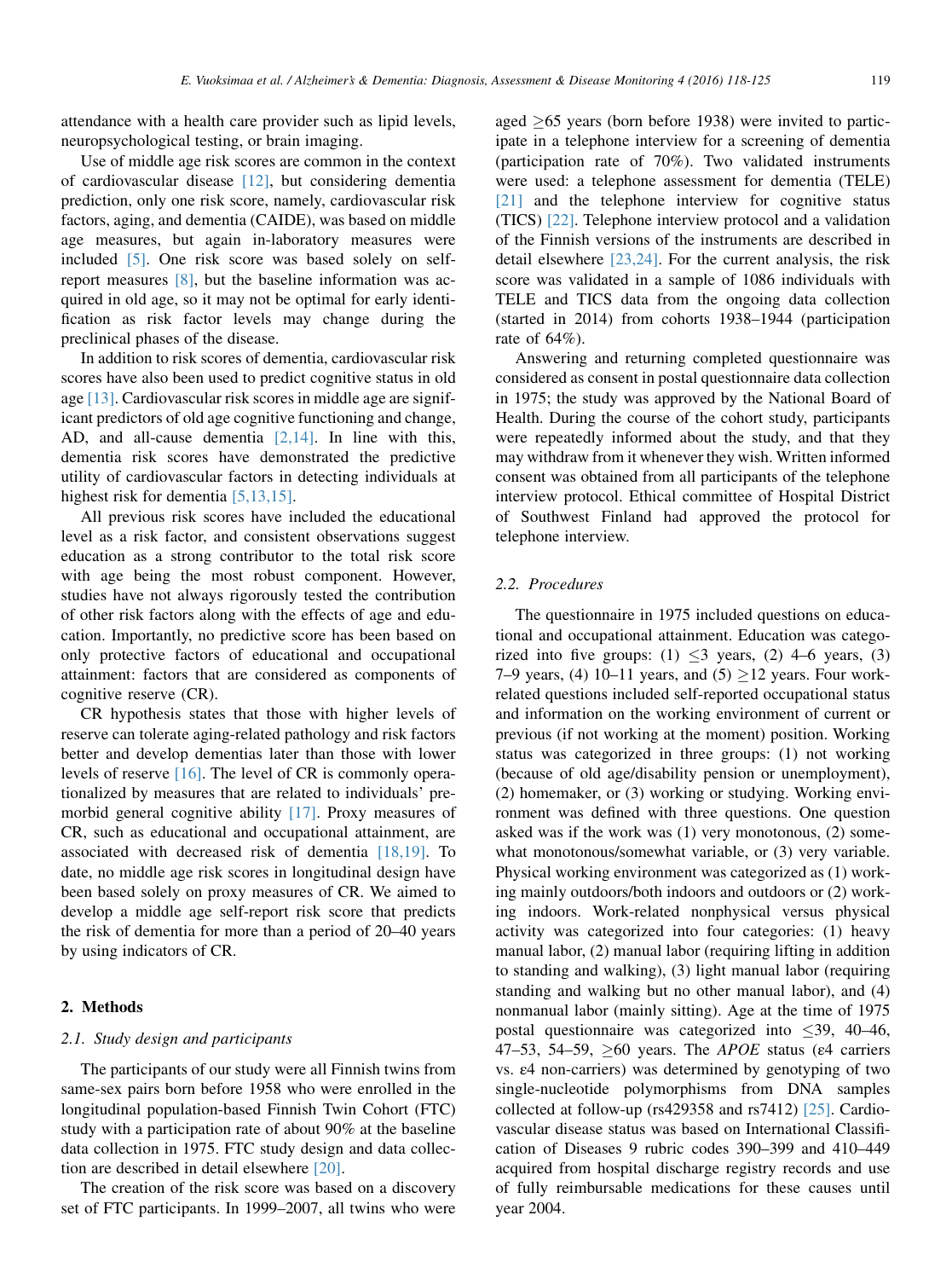At follow-up, TELE and TICS yielded a continuous normally distributed total score and also classification into dementia, mild impairment in cognitive functioning (MICF), and cognitively normal. We note that the term MICF does not refer to established clinical criteria of mild cognitive impairment  $[26,27]$  but simply refers to those whose TELE/TICS scores fall between cutoff scores of dementia and cognitively intact. We asked four questions about the independence in daily activities: (1) Are you able to take care of your household? (2) Are you able to get around outside? (3) Are you able to do shopping? (4) Are you able to dress and undress yourself? Participants reported if they were able to perform the activity independently, with the help from others or were not able to perform the activity. In addition to individual questions, we also created a variable that indicates whether a person was completely independent or if person had any difficulties in daily activities (i.e., needed help to perform any activity).

On calculating beta coefficients for our risk score, our primary definition of dementia was based on cases who were classified as having dementia by both TELE and TICS, and individuals with intact cognition were cognitively intact according to both the TELE and TICS. The cutoff scores of dementia were  $\leq 16$  for TELE and  $\leq 22.5$  for TICS [24]. The cutoff scores for intact cognition were  $>17.5$  for TELE and .26.5 for TICS. Dementia versus normal cognition classification excluded individuals with intermediate scores on TELE  $(16-17.5)$  and TICS  $(22.5-26.5)$  and those whose cognitive status was in disagreement between TELE and TICS.

After creating the risk score, we used classification into demented versus nondemented individuals in all subsequent analyses; here the aforementioned criteria for dementia was applied and all others were considered as nondemented. We also used the classification of demented, MICF, and cognitively normal separately for TELE and TICS.

#### 2.3. Statistical analysis

We followed the procedure of Kivipelto et al. [5] in calculating the risk score. First, we ran logistic regression models with one variable at a time predicting the dementia status (i.e., dementia vs. cognitively intact). Covariates included sex, age, and follow-up time between 1975 questionnaire and TICS. All significant predictors of dementia status were included in a multivariate logistic regression model. On the basis of  $\beta$  coefficients from the multivariate logistic regression model, we assigned a score for age, education, and work-related variables. Sex and follow-up time were used as covariates. Integer scores were obtained by multiplying the smallest  $\beta$  coefficient of  $-0.521$  by  $-2$  (smallest coefficient was  $-0.467$  in the model without age). Subsequently, all  $\beta$  coefficients were multiplied by  $-2$  and the values were rounded to nearest integer. Finally, scores of all variables were summed to create a risk score that represents the level of CR in middle age. This score was called CR score as higher scores indicated higher levels of educational and occupational attainments.

We used receiver operating characteristic curve analysis to calculate the area under the curve (AUC) and reported sensitivity, specificity, and positive predictive and negative predictive values of the CR score as a predictor of dementia status.

In addition to CR score including age, we also calculated a CR score without age in the model. This score allows to look at the CR score in different age groups but is also useful in subsequent analyses that are described subsequently.

We also analyzed the association between the CR score in middle age and the total TELE/TICS score as a continuous variable in a linear regression model. We also included a history of cardiovascular disease and APOE genotype, to test if the CR score predicts dementia along with the cardiovascular disease and APOE status (ε4 carriers vs. ε4 non-carriers). Family income at the time of 1975 questionnaire was used as an additional covariate. Analyses were done by using Stata statistical package. Clustered family data (twins within families) was taken into account in analyses [28].

#### 3. Results

#### 3.1. Main analyses

The discovery sample of 2602 individuals born before 1938 with TELE/TICS included 1355 men (52.1%) and 1247 women (47.9%). The mean age at the time of the TICS was 74.4 years (standard deviation  $[SD] = 5.3$ ) and time of follow-up ranged from 23 to 31 years ( $M = 27.8$ ;  $SD = 2.2$ ). The mean age at the time of 1975 questionnaire data collection was 46.7 years (SD =  $6.2$ ) with a range from 38.4 to 69.5 years.

The number of demented individuals was 265 (10.2%), 1252 (48.1%) were defined as cognitively healthy, 823 (31.6%) had MICF according to either or both TELE and TICS, and 262 (10.1%) were those whose cognitive status was not in agreement with TELE and TICS instruments (Table 1). The majority (51.9%) of those with dementia, but only 8.3% of cognitively healthy individuals reported difficulties at least in one daily activity (Supplementary Table 1). According to the TELE, 449 (17.3%) individuals

Table 1 Cognitive status as measured with TELE and TICS

|                                                                | TICS score $(0-38)$ |     |     |  |  |
|----------------------------------------------------------------|---------------------|-----|-----|--|--|
| TELE score $(0-20)$ Normal >26.5 MICF 22.5-26.5 Dementia <22.5 |                     |     |     |  |  |
| Normal $>17.5$                                                 | 1252.               | 244 | 15  |  |  |
| MICF 16-17.5                                                   | 328                 | 251 | 63  |  |  |
| Dementia $\leq 16$                                             | 41                  | 143 | 265 |  |  |

Abbreviations: MICF, mild impairment in cognitive functioning; TELE, telephone assessment for dementia; TICS, telephone interview for cognitive status.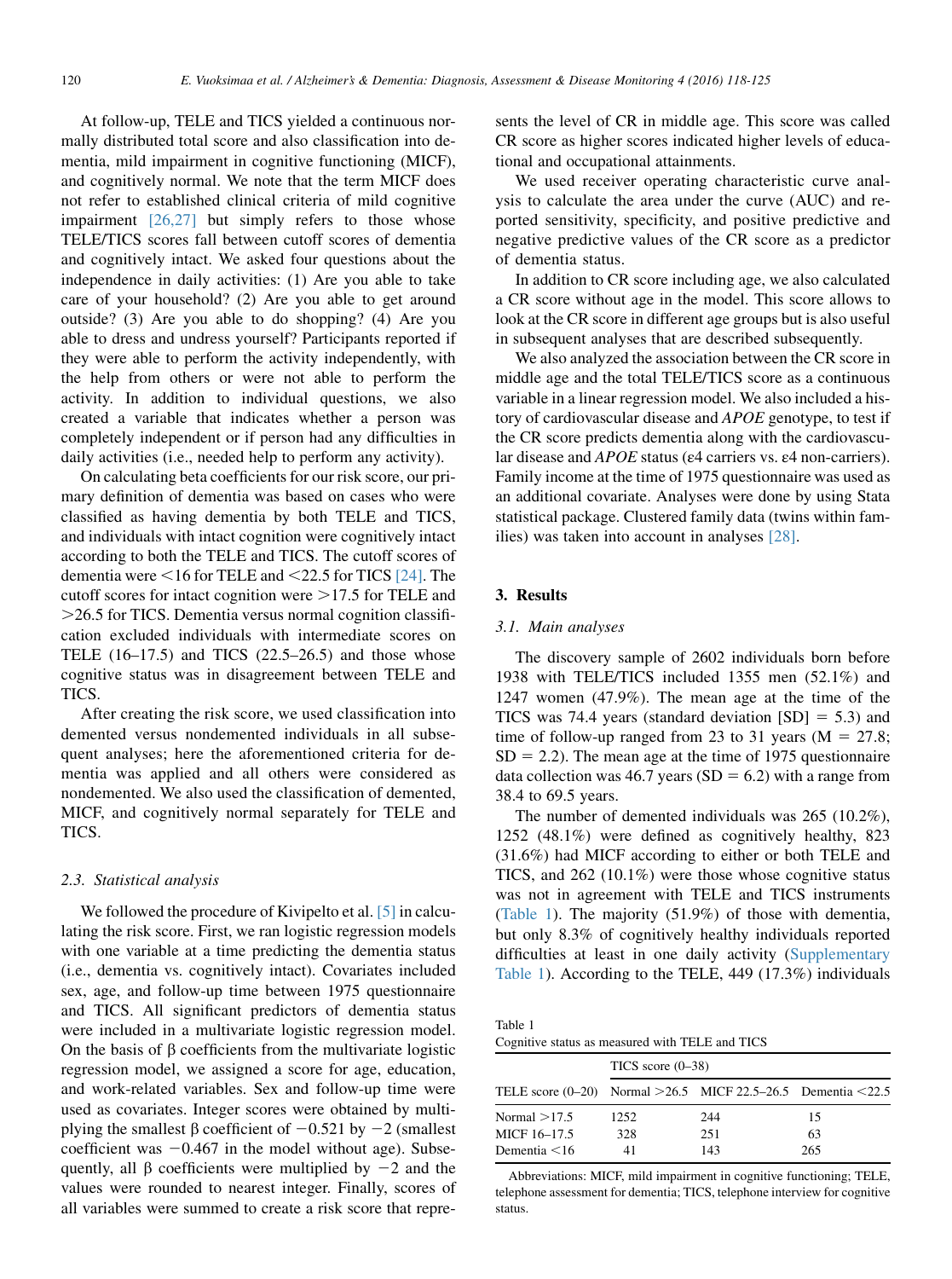were demented, 642 (24.7%) individuals had MICF, and 1511 (58.1%) had intact cognition. According to the TICS, 343 (13.2%) were demented, 638 (24.5%) had MICF, and 1621 (62.3%) had intact cognition.

A total of 2284 individuals had data for all educational and occupational variables from the 1975 questionnaire. The modal characteristics were 6 years of education  $(N = 1214)$  and currently at work  $(N = 1887)$  in 1975.

We derived beta coefficients from the multivariate logistic model to create the middle age CR score (Table 2). The CR score with age ranged from 3 to 25 and was normally distributed. We categorized continuous score into 10 groups each representing more than 100 individuals; this variable was included in further analyses.

Contrasting those with dementia (9.4%,  $N = 214$ ) and those without dementia ( $N = 2070$ ), the CR score had the AUC of 0.77 (95% confidence interval [CI], 0.74–0.80). The prevalence of dementia decreased from 36.5% in the lowest scoring group to 0% in the highest scoring group (Table 3). Using a cutoff score of  $\leq 16$ , sensitivity was 69% and specificity was 70% with positive predictive value of 19% and negative predictive value of 96%. With this cutoff, 70% were correctly classified. The results were similar when using the cutoff scores of dementia for TELE and TICS separately; further the prevalence of MICF was also decreased from the lowest scoring group to the highest scoring group (Supplementary Table 2). Fig. 1 shows the mean TELE/TICS score by CR score.

As education contributes strongly to the risk of dementia, we conducted an additional analysis restricted to those individuals who had 6 years of education. Again, the dementia risk decreased linearly as a function of better middle age CR score: 36.2% in the lowest scoring group and 1.3% in the highest scoring group (AUC =  $0.70$  [95% CI, 0.65–0.74]; Supplementary Table 3).

CR score without age ranged from 1 to 19 and was categorized into eight groups (Table 2). Using the cutoff score of  $\leq$ 12, dementia was more prevalent in those

Table 2

Multivariate logistic model results. Beta coefficients (P values in parentheses) and scores assigned to each variable of the cognitive reserve score

|                                                           | Model with age         |                  | Model without age   |                |
|-----------------------------------------------------------|------------------------|------------------|---------------------|----------------|
| Variable                                                  | $\beta$ coefficient    | Score            | $\beta$ coefficient | Score          |
| Education (in years)                                      |                        |                  |                     |                |
| $0 - 3$                                                   | Reference              | $\mathbf{0}$     | Reference           | $\mathbf{0}$   |
| $4 - 6$                                                   | $-1.927 \le 0.001$     | 4                | $-1.865 (< 0.001)$  | 4              |
| $7 - 8$                                                   | $-3.155 \approx 0.001$ | 6                | $-2.967 (< 0.001)$  | 6              |
| 9                                                         | $-3.139 \, (< 001)$    | 6                | $-3.123 (< 0.001)$  | 6              |
| $10 - 11$                                                 | $-3.487 (< 0.001)$     | 7                | $-3.412 (< 0.001)$  | 7              |
| 12 or more                                                | $-5.679 (< 0.001)$     | 11               | $-5.344 \leq 0.001$ | 11             |
| Work status                                               |                        |                  |                     |                |
| Not working                                               | Reference              | $\mathbf{0}$     | Reference           | $\mathbf{0}$   |
| Homemaker                                                 | $-0.548(.215)$         | 1                | $-1.462 (< 0.001)$  | 3              |
| Working                                                   | $-0.688(0.107)$        | 1                | $-1.787 (< 0.001)$  | 4              |
| Nature of work                                            |                        |                  |                     |                |
| Very monotonous                                           | Reference              | $\mathbf{0}$     | Reference           | $\Omega$       |
| Somewhat monotonous/somewhat variable                     | $-0.852(.081)$         | 2                | $-0.737(0.077)$     |                |
| Very variable                                             | $-0.917(0.073)$        | 2                | $-0.708(0.109)$     |                |
| Work environment                                          |                        |                  |                     |                |
| Outdoors/outdoors and indoors                             | Reference              | $\boldsymbol{0}$ | Reference           | $\Omega$       |
| <b>Indoors</b>                                            | $-0.552(0.009)$        | 1                | $-0.467(0.016)$     |                |
| Physicality of work                                       |                        |                  |                     |                |
| Heavy manual labor                                        | Reference              | $\boldsymbol{0}$ | Reference           | $\mathbf{0}$   |
| Manual labor: standing and walking + lifting and carrying | $-0.521$ (.041)        | 1                | $-0.628(.006)$      | 1              |
| Manual labor: standing and walking                        | $-0.730(0.025)$        | 1                | $-0.939(0.003)$     | $\overline{2}$ |
| Mainly sitting, very little physical activity required    | $-0.722$ (.026)        | 1                | $-0.915(.002)$      | $\overline{2}$ |
| Age (in years)                                            |                        |                  |                     |                |
| >60                                                       | Reference              | $\boldsymbol{0}$ |                     |                |
| 54-59                                                     | $-1.890 (< 0.001)$     | 4                |                     |                |
| $47 - 53$                                                 | $-3.110 \, (< 001)$    | 6                |                     |                |
| $40 - 46$                                                 | $-3.789 (< 0.001)$     | 8                |                     |                |
| $<$ 39                                                    | $-4.648 (< 0.001)$     | 9                |                     |                |
| Cognitive reserve score range                             |                        | $0 - 25$         |                     | $0 - 19$       |

Abbreviations: TELE, telephone assessment for dementia; TICS, telephone interview for cognitive status.

NOTE. On the basis of  $\beta$  coefficients from the multivariate logistic regression model, we assigned a score for age, education, and work-related variables. Outcome variable was dichotomous classification of dementia versus intact cognition, but the results were similar when using multinomial logistic regression model including also those who had intermediate TELE/TICS scores and those whose cognitive status was in disagreement between TELE and TICS. Results were also similar when using linear regression model with a continuous TELE/TICS score as outcome variable.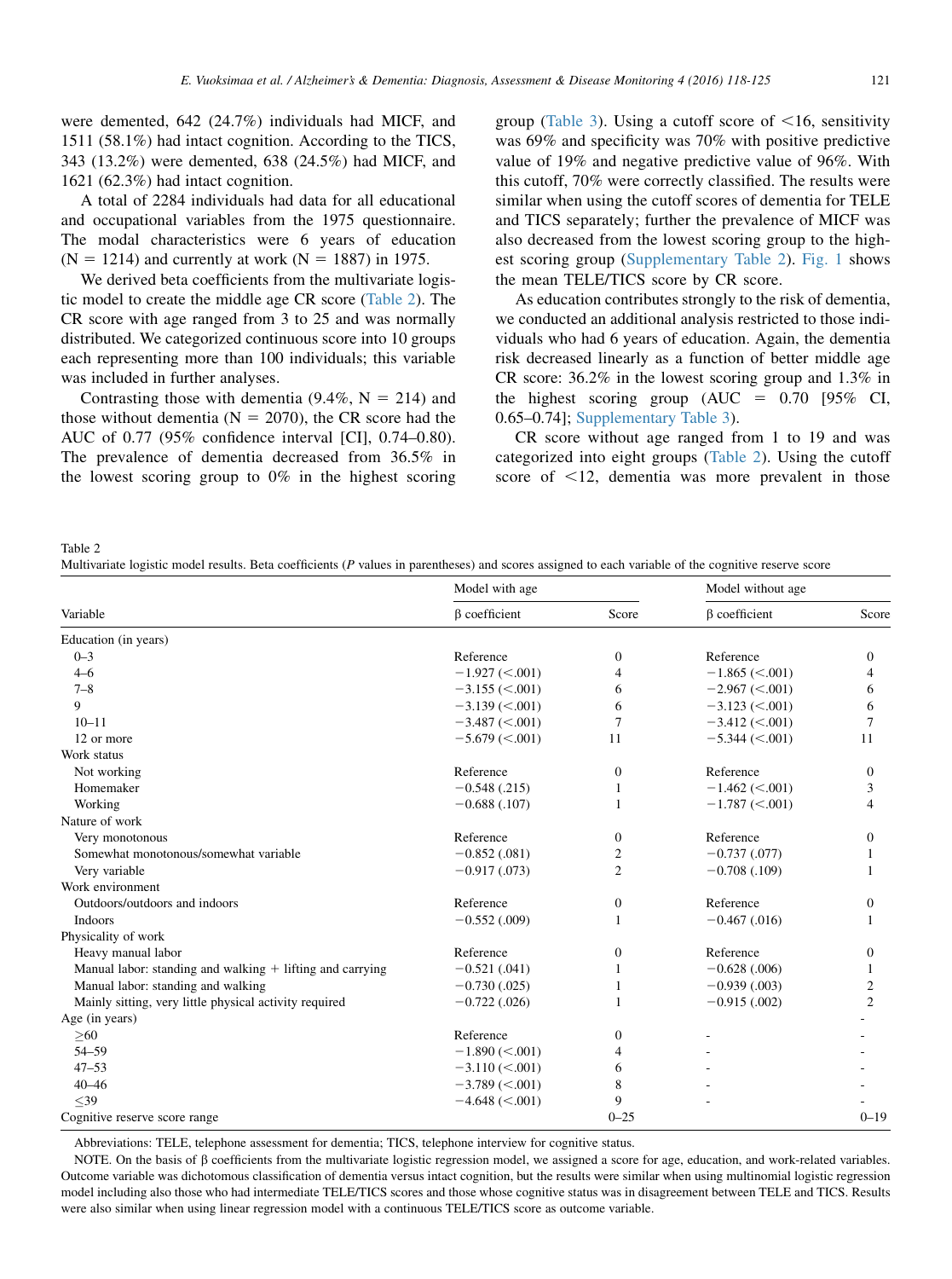|                  | CR score                                                                                                                                                                                    |                 |                 |              |                 |                 |                 |             |                 |              |
|------------------|---------------------------------------------------------------------------------------------------------------------------------------------------------------------------------------------|-----------------|-----------------|--------------|-----------------|-----------------|-----------------|-------------|-----------------|--------------|
| Cognitive status | $0 - 12$                                                                                                                                                                                    |                 |                 |              |                 |                 |                 |             |                 | $21 - 25$    |
| ementia          | 36.5% (74)                                                                                                                                                                                  | 17.7% (23)      | 13.9% (22)      | $0.0\%~(28)$ | 7.6% (21)       | 7.1% (30)       | $3.8\%$ (8)     | $1.9\%$ (5) | $1.9\%$ (3)     | $0\% (0)$    |
| lo dementia      | 63.5% (129)                                                                                                                                                                                 | 82.3% (107)     | 86.1% (136)     | 90.0% (253)  | 92.4% (254)     | 92.9% (391)     | 96.2% (201)     | 98.1% (263) | 98.1% (158)     | $00\%$ (178) |
|                  |                                                                                                                                                                                             |                 | 58              | 281          | 275             | 421             | 209             | 268         | $\overline{6}$  |              |
|                  | $1.00$ (REF)                                                                                                                                                                                | 0.376           | 0.292           | 194          | 1.152           | 1137            | 0.071           | 0.034       | 1.034           |              |
| $5%$ CI          |                                                                                                                                                                                             | $0.220 - 0.644$ | $0.171 - 0.497$ | 120-0.315    | $0.090 - 0.258$ | $0.086 - 0.218$ | $0.033 - 0.153$ | 0.010-0.115 | $0.010 - 0.108$ |              |
|                  | Abbreviations: OR, odds ratio; CI, confidence interval; TELE, telephone assessment for dementia; TICS, telephone interview for cognitive status; REF, reference category for logistic model |                 |                 |              |                 |                 |                 |             |                 |              |

NOTE. Cases with dementia were categorized as demented according to both TELE and TICS instruments; all others are considered as nondemented.

VOTE. Cases with dementia were categorized as demented according to both TELE and TICS instruments; all others are considered as nondemented

Table 3<br>The prevalence (N in parentheses) of dementia in the old age (>65 years) by middle age cognitive reserve (CR) score category The prevalence (N in parentheses) of dementia in the old age ( .65 years) by middle age cognitive reserve (CR) score category

with lower CR score in all age groups (Supplementary Tables 4 and 5).

# 3.2. Models with cardiovascular disease and APOE genotype

We included cardiovascular disease and *APOE* genotype (ε4 carriers vs. ε4 non-carriers) as additional variables in the models. CR score was a significant predictor of the dementia status and cognitive performance in all models, also when including family income as an additional covariate (Table 4, Supplementary Table 6).

# 3.3. Replication: Extending the predictive power of the CR score among those in their 30s

Replication sample included twins who were in their 30s  $(32–38 \text{ years}; M = 34.7; SD = 1.7)$  at the time of 1975 questionnaire. A total of 1086 participants (as of April 2016) had TELE/TICS data at a mean age of 73.9 (71–76 years;  $SD = 1.1$ ) and of these 1011 had complete data for calculating the CR score. At a mean follow-up of 39.1 years  $(SD = 0.75; 37–40 \text{ years})$ , 1.7% (N = 17) were demented  $(4.5\%; N = 46 \text{ and } 3.4\%; N = 34 \text{ according to the TELE}$ and TICS separately).

AUCs were 0.66 (95% CI, 0.58–0.73) for TELE and 0.72 (95% CI, 0.65–0.79) for TICS. Using a CR score cutoff point of  $\leq$ 12, there was a significant difference in the prevalence of dementia: TELE 7.4% versus 3.2% (F[1, 629] = 9.745,  $P = .0019$  and TICS 6.8% versus 1.8%  $(F[1, 629] = 16.220, P = .0001)$  in the low and high CR score groups, respectively. Controlling for sex, age, and follow-up time, linear regression analysis indicated significant ( $F[4, 629] = 43.63, P < .001$ ) positive association between the CR score and total TELE/TICS score (coefficient =  $0.67$  [95% CI, 0.55–0.78]).

### 4. Discussion

We created the first solely education and occupationbased middle age self-report risk score that predicts the risk of cognitive impairment in old age. Our risk score consisted of self-report measures of educational and occupational attainments and is considered to reflect the level of CR in middle age. Higher CR score was related to better cognitive functioning and lower risk of dementia in old age. Looking at different age groups separately, the pattern of our CR score–cognitive status association was very similar.

An easily acquired and low-cost risk score was able to predict dementia status 20–40 years later, which supports its utility in detecting individuals at highest risk for dementia. Previously, middle age CAIDE score has shown to be a useful instrument for early identification of dementia risk [5,15]. The accuracy of our risk score is comparable with the CAIDE risk score, which has been the only predictive score based on middle age measures. Our score is based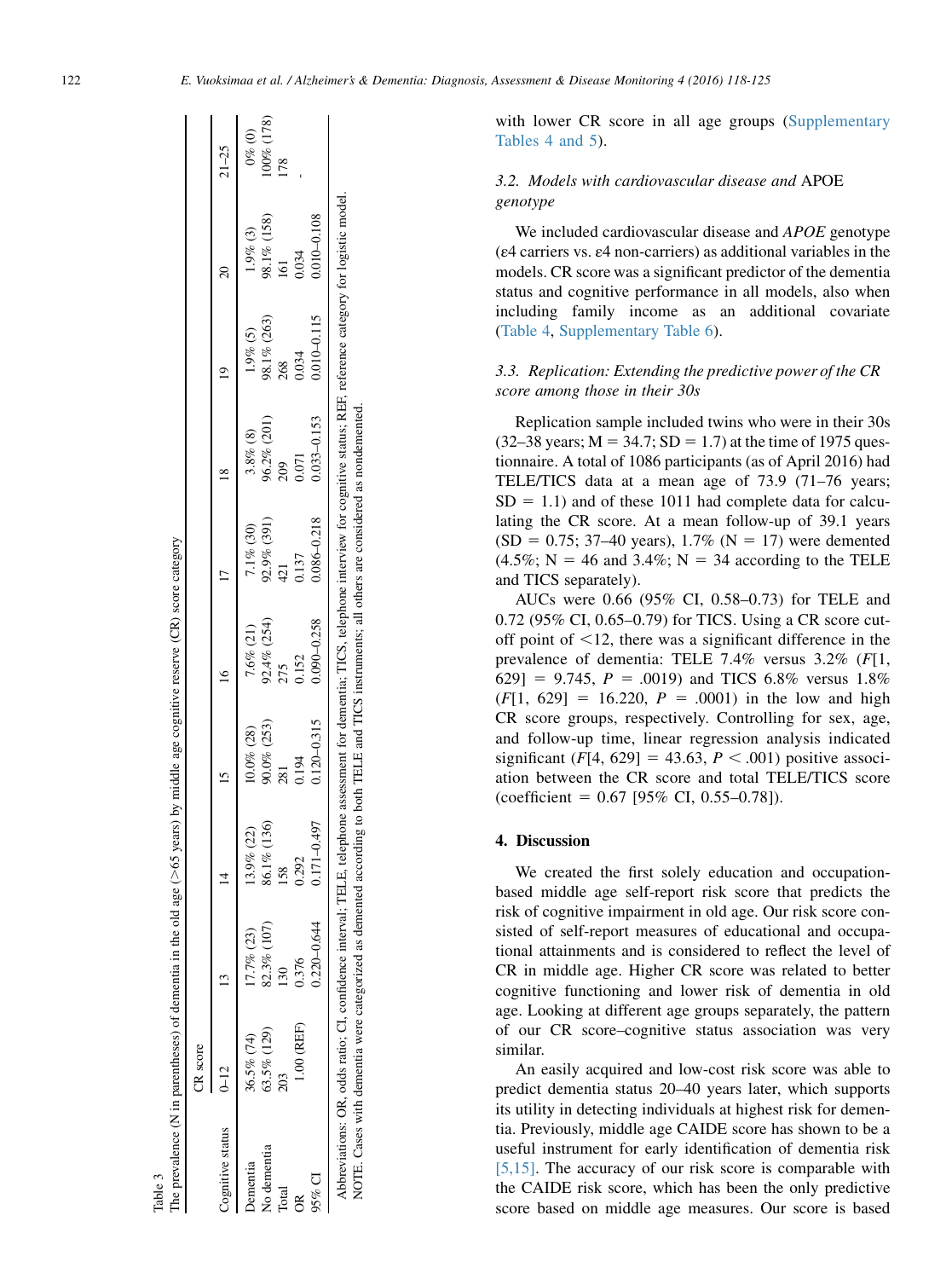

Fig. 1. Mean total TELE/TICS score by cognitive reserve score category (error bars represent 95% confidence intervals). Linear regression analysis controlling for sex, age, and the follow-up time indicated significant  $(F[4,$  $1597$ ] = 167.12;  $P < .0001$ ) association between the cognitive reserve score without age and the total TELE/TICS score (coefficient  $= 1.06$  [95% CI, 0.96–1.15]). TELE, telephone assessment for dementia; TICS, telephone interview for cognitive status.

solely on self-report measures, which make it a very lowcost and easily accessible approach. Other composite scores of CR have shown that also leisure time activities predict cognitive status [29–31].

We created two models: one with a score assigned for age and the other without age. The score with age is aimed for clinical use. The other score can be used for research purposes. The fact that our risk score consists only of protective factors make it possible to study known risk factors (e.g., cardiovascular) and our score simultaneously to see if the protective and risk factors have additive and interactive effects on the risk of dementia.

Protective effect of higher educational attainment on dementia risk has been well replicated [19]. Similar to many previous risk scores, education was an influential component of our risk score. We conducted additional analysis by focusing on individuals with the same level of formal education and found that the results were not only driven by educational attainment. Our finding of middle age occupational attainment as a predictor of old age cognition is in line with the earlier literature [18]. Although the associations between individual components of our risk score and dementia have been shown in earlier studies, our study is the first to create a risk score based on educational and occupational information and to show that such a risk score is a strong predictor of dementia.

Our risk score did not include any direct health-related measures such as cardiovascular risk factors. Strength of this approach is that we can use our risk score and other risk factors as separate predictors of old age cognition. In fact, the results of the present study indicated that our risk score was a significant predictor of old age cognition and dementia status even when controlling for cardiovascular disease history or *APOE* genotype. We note that previous risk scores do not differentiate between education and health-related risk factors. Therefore, two individuals with similar risk scores can have divergent profiles: one with a lower educational level and no health-related risks and other with a higher educational level and healthrelated problems.

Our approach will also allow to test if the protective and risk factors have interactive effects on old age cognition, for example, do the level of protective factors moderate the association between cardiovascular risk factors and old age cognition. Such an analysis can inform more about the CR hypothesis [16]. If both proxy measures of CR and healthrelated risk factors are included in the same risk score, it is not possible to separate the effects of CR and risk factors on old age cognition. For example, we can test if our risk score moderates the cardiovascular risk factor–cognitive functioning or leisure time activity–cognitive functioning associations.

Although our results support the idea that higher educational and occupational attainments are causally related to lower dementia risk, these results may also reflect the initial cognitive ability level; that is, those with higher cognitive ability may obtain a higher educational level and occupational status.

A limitation is our dementia definition that was based on telephone interviews. TELE and TICS do not provide exact diagnostic decision of dementia, but a number of studies have indicated that these are useful screening instruments

Table 4

Logistic models with middle age cognitive reserve (CR) score (without age), cardiovascular disease status, APOE genotype, and family income

|                                                                     | Model 1                | Model 2               | Model 3                | Model 4               | Model 5                  |
|---------------------------------------------------------------------|------------------------|-----------------------|------------------------|-----------------------|--------------------------|
| N                                                                   | 2284                   | 2284                  | 1671                   | 1671                  | 2158                     |
| CR score                                                            | $-0.378$ : $P < 0.001$ | $-0.375$ ; $P < .001$ | $-0.357$ : $P < 0.001$ | $-0.351: P \leq .001$ | $-0.355$ ; $P < .001$    |
| Cardiovascular disease                                              |                        | $0.255$ : $P = .130$  |                        | $0.389: P = .060$     | $\overline{\phantom{a}}$ |
| $APOE$ ( $\varepsilon$ 4 carriers vs. $\varepsilon$ 4 non-carriers) | $\sim$                 |                       | $0.373; P = .080$      | $0.366: P = .087$     | $\overline{\phantom{a}}$ |
| Family income                                                       |                        | -                     |                        |                       | $-0.035; P = .556$       |

Abbreviations: TELE, telephone assessment for dementia; TICS, telephone interview for cognitive status.

NOTE. Dependent variable is dementia status (dementia vs. no dementia). All models include sex, age, and follow-up time as covariates. See Supplementary Table 6 for corresponding analyses with a continuous TELE/TICS score as a dependent variable.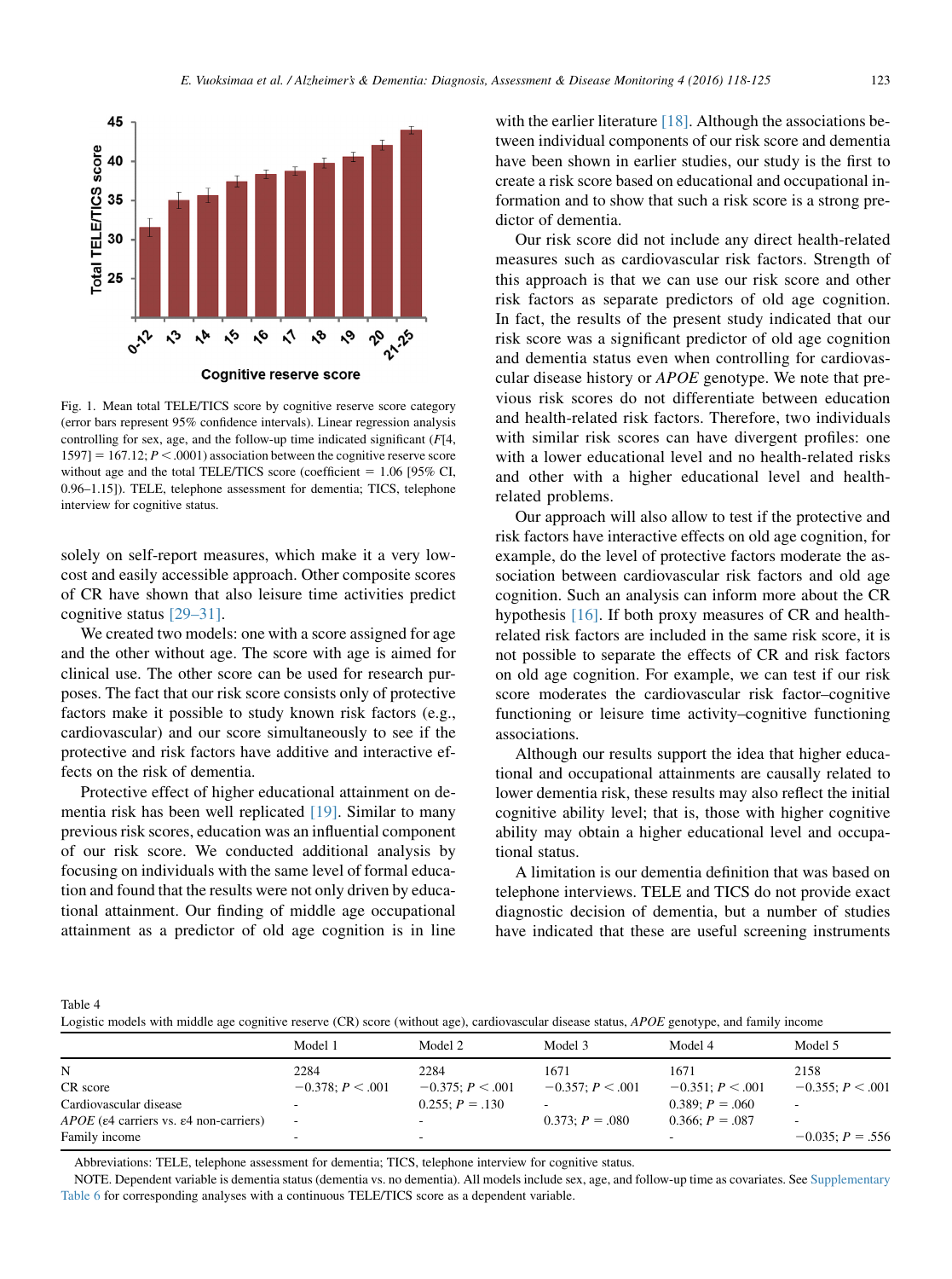for dementia [23,32–34]. Moreover, our definition of dementia required dementia status based on both TELE and TICS instruments. Furthermore, we found that most of those with dementia had at least some difficulties in daily activities. Limitation in our younger replication sample was a small number of participants who met the criteria for dementia according to both the TELE and TICS. Therefore, we used TELE and TICS dementia definitions separately in the replication sample. Further research is needed to investigate our approach in different populations and with different dementia classifications.

In addition to risk reduction, policies supporting the increase in CR have been recognized as an important component of primary prevention of global burden of dementia [35]. Our results stress the importance of educational and occupational factors as important cornerstones of building of CR against dementia. Globally, many people have access to education, but there are still many countries where people have limited access to education or an average educational level is low. Still, life expectancy is increasing in many lowand middle-income countries resulting in more cases of dementias. Policies investing in education and improving working environments may help to increase CR against dementia especially in countries with low levels of education. Considering secondary prevention, our easily acquired and low-cost risk score based on self-reported educational and occupational attainments can be used for early identification of individuals with high dementia risk. Early identification is important both in public health perspective and in promoting healthy cognitive aging for all individuals. Tools for early identification can also benefit drug and life style intervention trials.

#### 4.1. Conclusions

For clinical utility, our risk score is a low-cost easily acquired tool for early identification of individuals with high risk for cognitive impairment and dementia. For research purposes, including only protective factors allows to investigate additive and interactive effects of our risk score and other risk factors (e.g., cardiovascular) on cognitive impairment and dementia. Our results support the role of educational attainment and working environment as important factors on building CR against dementia.

#### Acknowledgments

The authors acknowledge Ulla Kulmala-Gråhn, Kristiina Saanakorpi, Maarit Mantere, Riitta Sipilä, and Maarit Hanhiala for conducting telephone interviews and Pia Ruokolinna for data entry. The authors thank all the twins who participated in the Finnish Twin Cohort study.

#### Supplementary data

Supplementary data related to this article can be found at [http://dx.doi.org/10.1016/j.dadm.2016.08.003.](http://dx.doi.org/10.1016/j.dadm.2016.08.003)

# RESEARCH IN CONTEXT

- 1. Systematic review: We performed search on PubMed using terms "risk score" AND "dementia," and "risk score" AND "Alzheimer's" in June 2016 and identified eight longitudinal studies that have created a risk score for prediction of Alzheimer's Disease or allcause dementia.
- 2. Interpretation: We created the first self-report middle age summary score that predicts the risk of dementia in old age and consists only of educational and occupational factors that are related to cognitive reserve (CR). The accuracy of our risk score is comparable with the CAIDE risk score, which has been the only predictive score based on middle age measures.
- 3. Future directions: Our risk score can be used for early identification of individuals at increased risk for dementia. This tool can also benefit drug and life style intervention trials. Our study highlights the importance of educational attainment and work-related environment as important cornerstones in building of CR against dementia.

#### References

- [1] [Jack CR Jr, Knopman DS, Jagust WJ, Shaw LM, Aisen PS,](http://refhub.elsevier.com/S2352-8729(16)30043-4/sref1) [Weiner MW, et al. Hypothetical model of dynamic biomarkers of](http://refhub.elsevier.com/S2352-8729(16)30043-4/sref1) [the Alzheimer's pathological cascade. Lancet Neurol 2010;](http://refhub.elsevier.com/S2352-8729(16)30043-4/sref1) [9:119–28.](http://refhub.elsevier.com/S2352-8729(16)30043-4/sref1)
- [2] [Tang EY, Harrison SL, Errington L, Gordon MF, Visser PJ, Novak G,](http://refhub.elsevier.com/S2352-8729(16)30043-4/sref2) [et al. Current developments in dementia risk prediction modelling: an](http://refhub.elsevier.com/S2352-8729(16)30043-4/sref2) [updated systematic review. PLoS One 2015;10:e0136181.](http://refhub.elsevier.com/S2352-8729(16)30043-4/sref2)
- [3] [Stephan BC, Tang E, Muniz-Terrera G. Composite risk scores for pre](http://refhub.elsevier.com/S2352-8729(16)30043-4/sref3)[dicting dementia. Curr Opin Psychiatry 2016;29:174–80](http://refhub.elsevier.com/S2352-8729(16)30043-4/sref3).
- [4] [Barnes DE, Covinsky KE, Whitmer RA, Kuller LH, Lopez OL,](http://refhub.elsevier.com/S2352-8729(16)30043-4/sref4) [Yaffe K. Predicting risk of dementia in older adults: the late-life de](http://refhub.elsevier.com/S2352-8729(16)30043-4/sref4)[mentia risk index. Neurology 2009;73:173–9.](http://refhub.elsevier.com/S2352-8729(16)30043-4/sref4)
- [5] [Kivipelto M, Ngandu T, Laatikainen T, Winblad B, Soininen H,](http://refhub.elsevier.com/S2352-8729(16)30043-4/sref5) [Tuomilehto J. Risk score for the prediction of dementia risk in 20 years](http://refhub.elsevier.com/S2352-8729(16)30043-4/sref5) [among middle aged people: a longitudinal, population-based study.](http://refhub.elsevier.com/S2352-8729(16)30043-4/sref5) [Lancet Neurol 2006;5:735–41.](http://refhub.elsevier.com/S2352-8729(16)30043-4/sref5)
- [6] [Reitz C, Tang MX, Schupf N, Manly JJ, Mayeux R, Luchsinger JA. A](http://refhub.elsevier.com/S2352-8729(16)30043-4/sref6) [summary risk score for the prediction of Alzheimer disease in elderly](http://refhub.elsevier.com/S2352-8729(16)30043-4/sref6) [persons. Arch Neurol 2010;67:835–41](http://refhub.elsevier.com/S2352-8729(16)30043-4/sref6).
- [7] [Jessen F, Wiese B, Bickel H, Eifflander-Gorfer S, Fuchs A,](http://refhub.elsevier.com/S2352-8729(16)30043-4/sref7) [Kaduszkiewicz H, et al., AgeCoDe Study Group. Prediction of demen](http://refhub.elsevier.com/S2352-8729(16)30043-4/sref7)[tia in primary care patients. PLoS One 2011;6:e16852](http://refhub.elsevier.com/S2352-8729(16)30043-4/sref7).
- [8] [Anstey KJ, Cherbuin N, Herath PM, Qiu C, Kuller LH, Lopez OL, et al. A](http://refhub.elsevier.com/S2352-8729(16)30043-4/sref8) [self-report risk index to predict occurrence of dementia in three indepen](http://refhub.elsevier.com/S2352-8729(16)30043-4/sref8)[dent cohorts of older adults: the ANU-ADRI. PLoS One 2014;9:e86141](http://refhub.elsevier.com/S2352-8729(16)30043-4/sref8).
- [9] [Walters K, Hardoon S, Petersen I, Iliffe S, Omar RZ, Nazareth I, et al.](http://refhub.elsevier.com/S2352-8729(16)30043-4/sref9) [Predicting dementia risk in primary care: development and validation](http://refhub.elsevier.com/S2352-8729(16)30043-4/sref9) [of the Dementia Risk Score using routinely collected data. BMC Med](http://refhub.elsevier.com/S2352-8729(16)30043-4/sref9) [2016;14:6](http://refhub.elsevier.com/S2352-8729(16)30043-4/sref9).